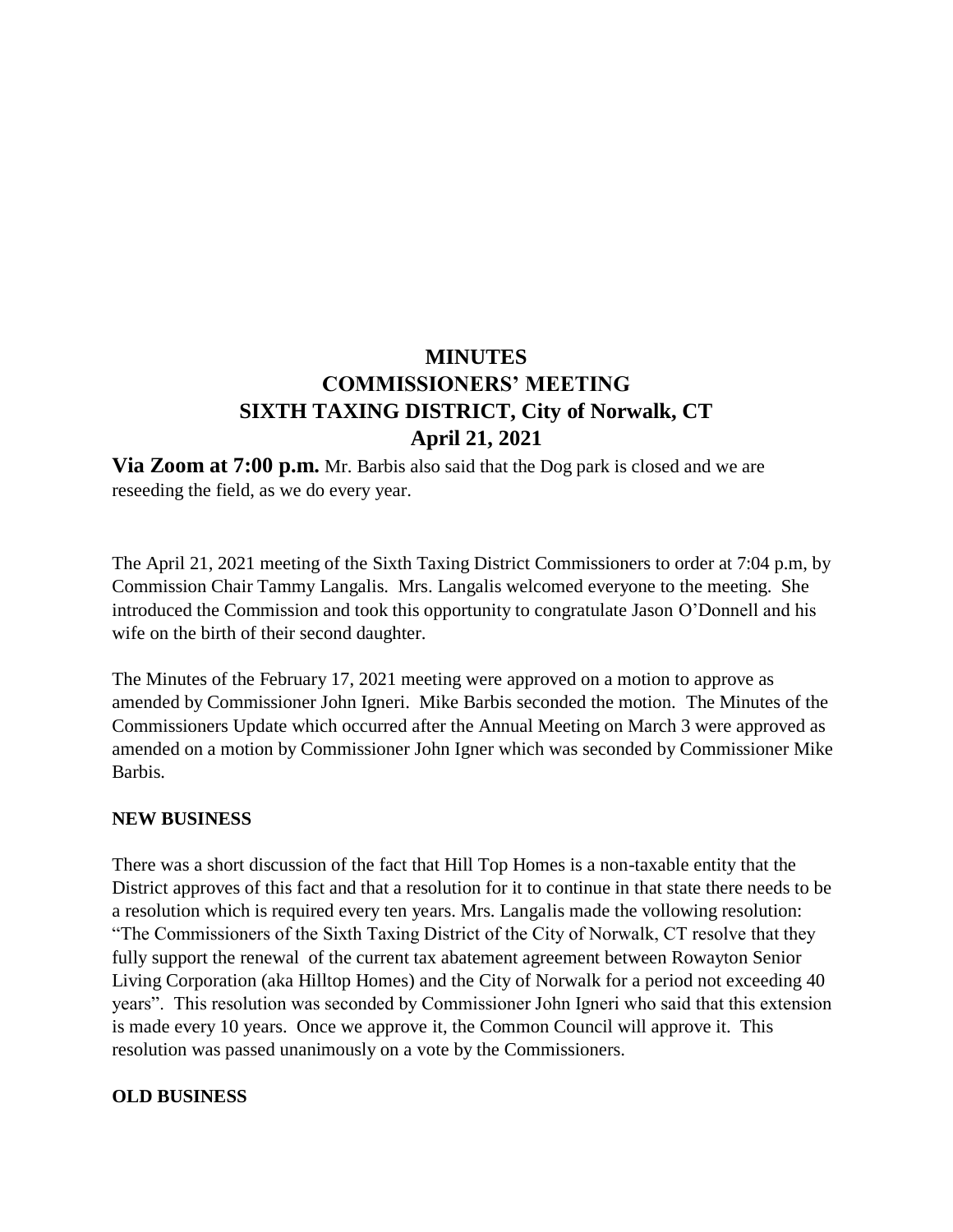**Mrs. Langalis** gave an update on the Rowayton Railroad Station. She said the District would like

to enter into a change of lease agreement with the State of CT in which we will now be **MINUTES – April 21, 2021 Page Two**

responsible for the Rowayton Train Station House. We are planning on allowing a business to open there. It will be a café of some sort. We're up to about 25 daily parkers now. Hopefully that will increase. Commissioner Barbis asked if Mrs. Langalis would review where we are on renewing permits.

Mrs. Langalis said that we had switched to an annual renewal of parking permits for the Rowayton RR Station. We sold about 450 permits for the year. That was down about 80 for regular renewals. Ed Carlson, our Railroad Parking Lot Administrator has communicate with all the people now on the Wait List and has received very few responses to his letter. He thinks that we will clear some from the Wait List by early June. We will start annual renewals on June 1 for everyone. We wanted to have a system where all permits start and stop on the same date for everyone. We are no longer offering permits on a monthly basis. Mr. Carlson said that he had sent out 127 letters and had not heard back from 103 of them as of yet. They have until May 1 to respond. /several people have signed up for a permit but have not paid as of yet. A number of former commuters probably won't go back to commuting until early September. There will also be a number who won't reapply.

Drew Seath of the new Rowayton Pickle Ball Association reported that they have 3 temporary courts now at the railroad station. They have temporary fences. Now the state says that they are putting in some communication cables and the fences might have to be removed. They will wait as long as possible to do this but the fences can be moved fairly easily. Mr. Seath reported that they have started play at the temporary courts and it is very popular with Rowaytonites.

McKinley Street resident Priscilla Feral spoke to the attendees about pesticides. She said that in 2013 the Sixth District made the commitment to make their properties pesticide free. She thinks this is of great benefit to the community. She thanked the Commissioners for making the District properties pesticide free. When she talks to people about going pesticide free, they are very impressed to hear that the District is pesticide free and they are more likely to agree to go pesticide free themselves. Ms. Feral said that people don't realize how hazardous Round-Up is. It's dangerous to people, pollinators, children, birds, animals, and insects. If fertilizers are not immediately taken up by a plant, they go immediately into the ground water. She said that the Darien Gardeners Center is a great resource for information on various products.

Paul Curtin, representing the RCA at the meeting, said that he has had a couple of conversations with Lynne Pratt who has traditionally organized the Memorial Day Parade. He said that we do have a state permit if we decide to organize a parade this year. There has also been discussion about holding a memorial at the cannon only. Mr. Curtin said that they are open to other ideas.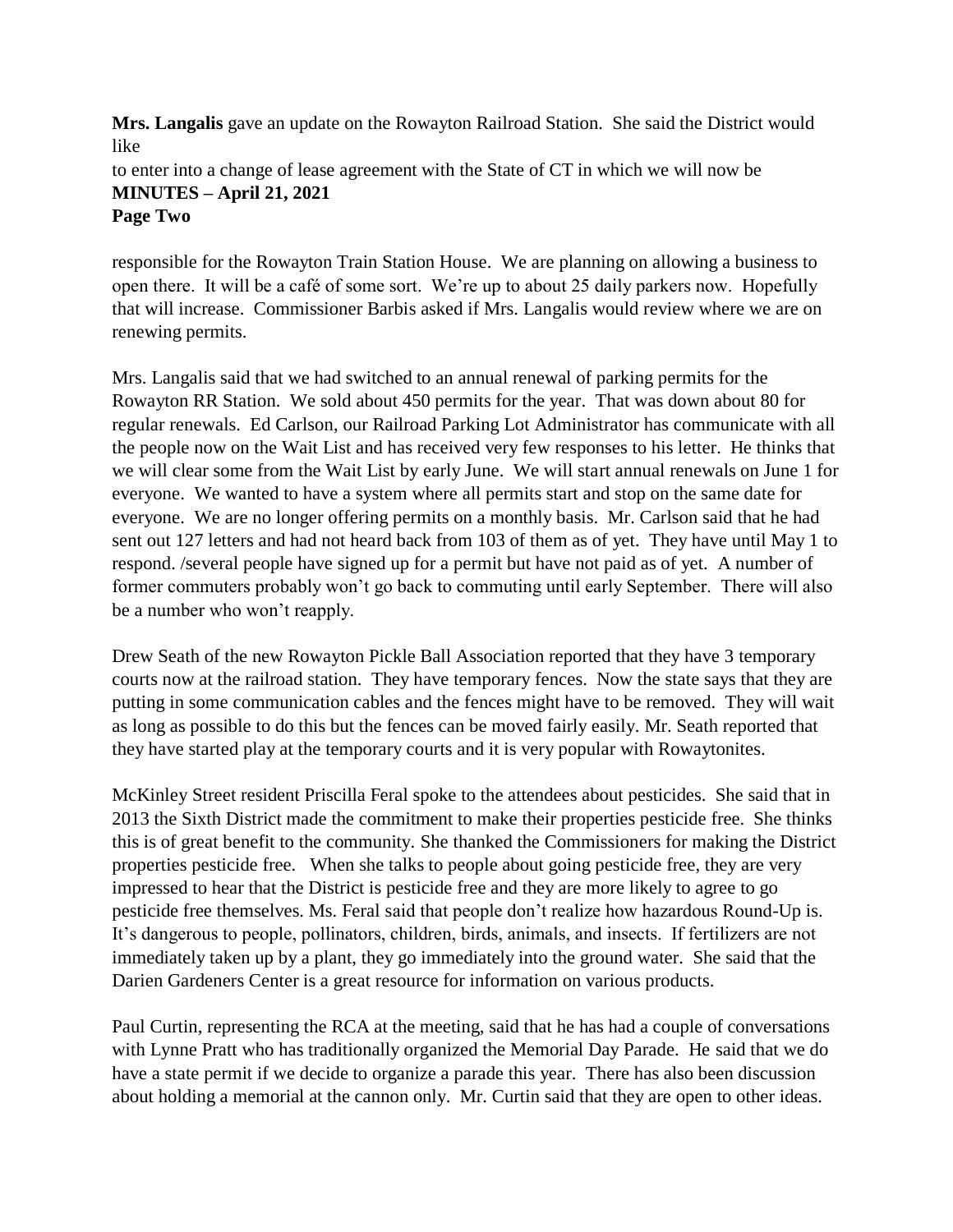He feels that a parade could be put together pretty quickly. They would like to leave it as a "maybe" until the Dept. of Health issues other COVID guidelines. We would, of course, have to

## **MINUTES – April 21, 2021 Page Three**

follow the CT regulations. He thought it would be good for the community. The Commissioners gave the RCA permission to organize something if the conditions are right.

The possibility of having the Fireworks this year was discussed. Another resident commented that most of the other communities in the area are planning on having fireworks. Darien, however, is not having them. Commissioner Mike Barbis indicated that the Commissioners are OK with going ahead with the fireworks at the beach if conditions permit.

Mr. Curtin also raised the possibility of having the fundraiser River Ramble the weekend after the fireworks. They'd like to proceed as if they are going to have it and will cancel if needed. Mr. Barbis said that he saw no reason not to go ahead with the planning of the River Ramble.

Mrs. Langalis said that we'll all stay in touch and decide what a Memorial Day would look like this year. Mr. Curtin said that after a year of COVID restrictions, you can anticipate a lot of people showing up for almost anything.

# **REPORTS**

**Commissioner John Igneri** had nothing to report.

**Commissioner Mike Barbis** said that the biggest issue right now is the work to expand the Ambler Parking Lot. We did need to get the approval from the Conservation Commission, which they have. The project planning is going along quite well. We hope to add 18 spaces to that parking lot.

Mr. Barbis also said that the drainage project at Bayley Beach is further along now than we have ever been over the years. The engineers recomment dividing the project into parts. The open culvert should be changed to a closed culvert.

Mr. Barbis announced that the District has hired a new Beach Director and a new Asst. Beach Director. The beach director will be the one point person for all things happening at the beach. He also said that the District has been in the process of moving the sand that has migrated to the parking lot and spreading it on the beach. We have been advised not to buy new sand, as several people have proposed, since another big storm would wash it all away. The Playground is still closed. A downed tree took part of the fence. We will be getting a new fence installed where needed and will spread new chips. The bathrooms at the beach are open. We are having a company to come in to clean the bathrooms twice a week before the seasons starts.